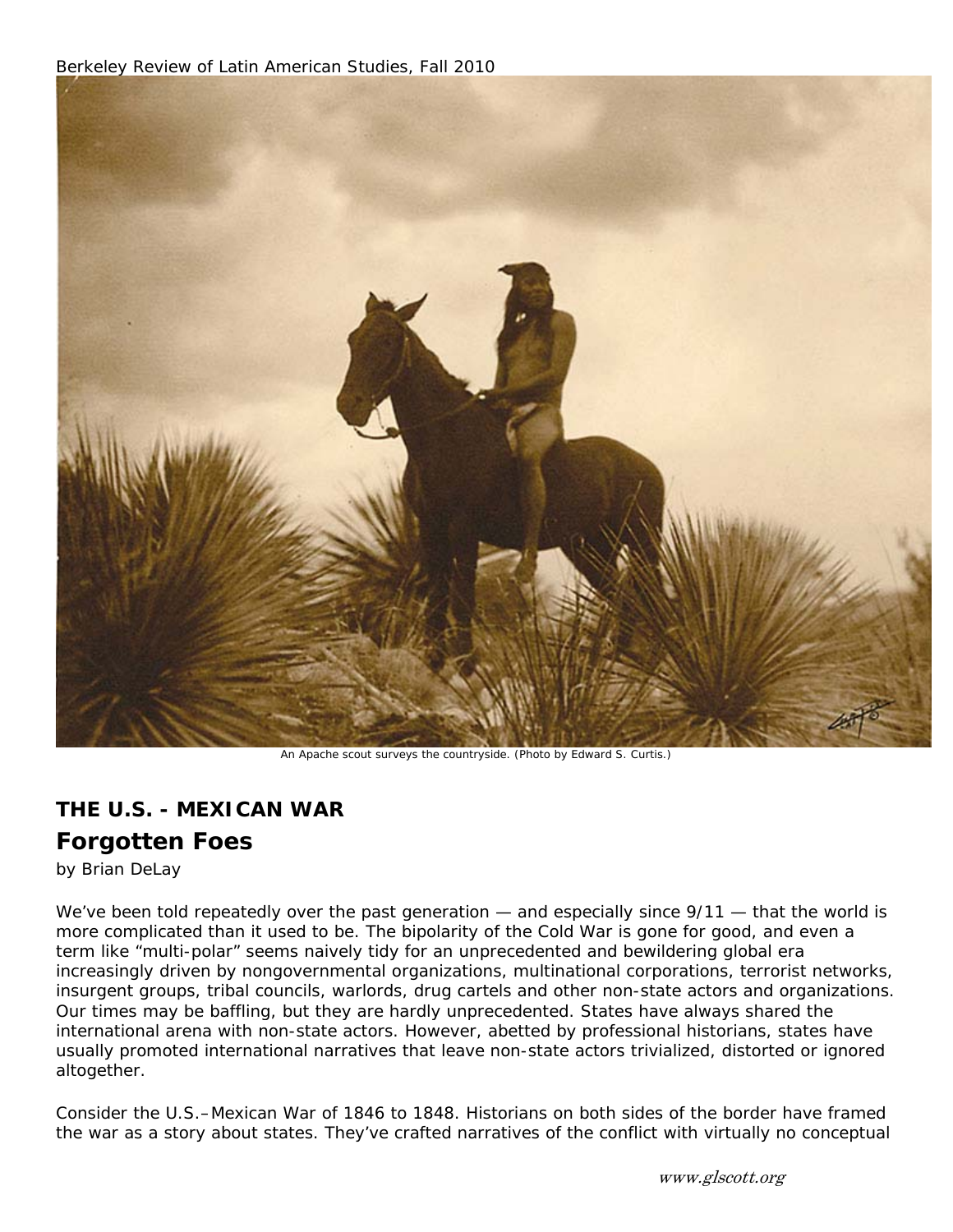space for the people who actually controlled most of the territory that the two counties went to war over: The Navajos, Apaches, Comanches, Kiowas and other independent Indian peoples who dominated Mexico's far north. These native polities are invisible, or at best trivial, in history books about the U.S.–Mexican War, Manifest Destiny and Mexico's own early national period.

This fact testifies to a colossal case of historical amnesia because Indian peoples fundamentally reshaped the ground upon which Mexico and the United States would compete in the mid-19th century. In the early 1830s, Comanches, Kiowas, Navajos and several tribes of Apaches abandoned imperfect but workable peace agreements that they had maintained with Spanish-speakers in the North since the late 1700s. They did so for complex reasons that varied from group to group, but declining Mexican diplomatic and military power and expanding American markets were the backdrop for the region's overall plunge into violence. Groups of mounted Indian men, often several hundred and sometimes even a thousand strong, stepped up attacks on Mexican settlements. They killed or enslaved the people they found there and stole or destroyed animals and other property. When they could, Mexicans responded by doing the same to their Indian enemies.



Zones of interethnic conflict in northern Mexico, circa 1844. (Image courtesy of Brian DeLay.)

The raids and counter-raids escalated throughout the 1830s and 1840s, reducing thriving villages and settlements into ghostly "deserts," as observers at the time called them. By the eve of the U.S. invasion, the violence spanned nine states and had claimed thousands of Mexican and Indian lives, ruined much of northern Mexico's economy, stalled its demographic growth, depopulated its vast countryside and turned Mexicans at nearly every level of government against each other in a struggle for scarce resources. This sprawling, brutal conflict — what I call the War of a Thousand Deserts — had profound implications not only for the northern third of Mexico but also for how Mexicans and Americans came to view one another prior to 1846, for how the U.S.–Mexican War would play out on the ground and for the conflict's astonishing conclusion: Mexico losing more than half its national territory to the United States. This outcome, one that continues to shape the power, prosperity and potential of Mexico and the United States today, is incomprehensible without taking non-state societies and their politics into account.

And yet, at the time, few Mexicans or Americans saw Indians as important actors. By the 1830s,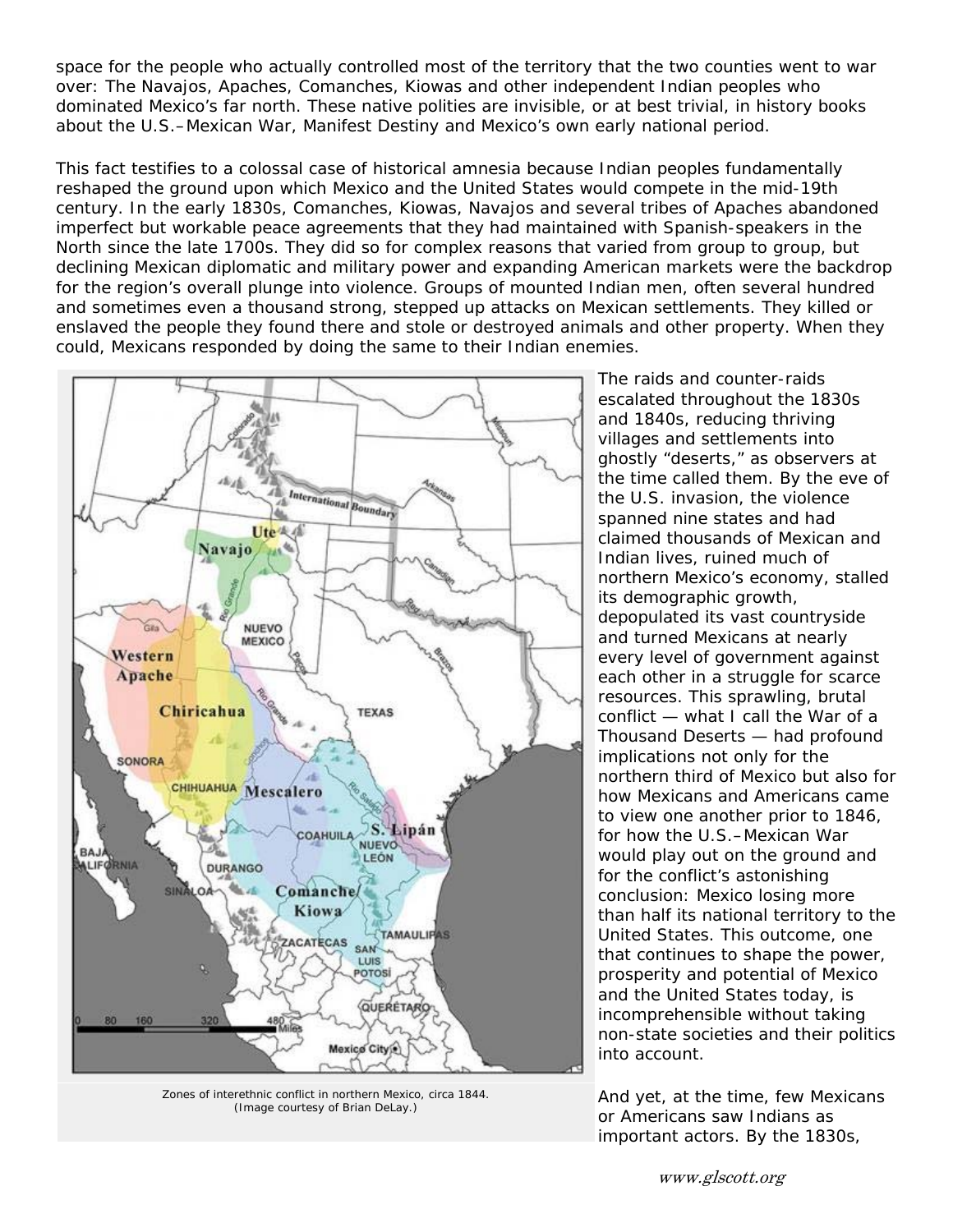observers north and south of the Rio Grande agreed that while tribes could be troublesome to nationstates, they were no longer entities of national, let alone international, significance. The trouble was that northern Mexico's worsening situation was indeed a matter of mounting national and international concern. Anglo-Americans and Mexicans overcame this interpretive problem by adjusting their gaze and looking through Indians rather than at them. They came to use Indian raiders as lenses calibrated to reveal essential information about one another. Rather than take native polities seriously, Anglo-Americans used Indians to craft useful caricatures of Mexicans, and Mexicans used Indians to do the same with Americans.

To understand how this was done, listen to Stephen F. Austin, the "founding father" of Anglo-Texas. When American colonists in Texas revolted against Mexican rule in 1835, they dispatched Austin to tour the United States in order to capitalize on sympathy for the movement. Austin delivered a stump speech in several cities, laying out the Texan case. "But a few years back," he began, "Texas was a wilderness, the home of the uncivilized and wandering Comanche and other tribes of Indians, who waged a constant warfare against the Spanish settlements…. The incursions of the Indians also extended beyond the [Rio Grande], and desolated that part of the country. In order to restrain the savages and bring them into subjection, the government opened Texas for settlement…. American enterprise accepted the invitation and promptly responded to the call."

This story, which we can call the Texas Creation Myth, would be repeated in scores of books, memoirs and speeches and was chanted like a mantra by ambassadors from Texas to the United States. The myth maintained that: (a) Texas had been a wasteland prior to Anglo-American colonization; (b) Americans had been invited to Texas in order to save Mexicans from Indians; and (c) the Americans did so. As one author put it, "the untiring perseverance of the colonists triumphed over all natural obstacles, expelled the savages by whom the country was infested, reduced the forest to cultivation, and made the desert smile."

In Washington, friends of Texas enthusiastically rehashed these arguments in the U.S. Congress. Sympathetic senators insisted that Americans had been "invited to settle the wilderness, and defend the Mexicans against the then frequent incursions of a savage foe." Counterparts in the House explained that Mexicans had used the colonists as "a barrier against the Camanches [sic] and the Indians of Red River, to protect the inhabitants of the interior States," and that thanks to the hardy Anglo-American pioneers, "[t]he savage roamed no longer in hostile array over the plains of Texas."

The Texas Creation Myth introduced a set of ideas about Indians and Mexicans into American political discourse at a moment when the nation was taking notice of the whole of northern Mexico for the first time. In the decade after the Texas rebellion, American newspaper accounts, diplomatic reports, congressional documents, memoirs, travel accounts and regional histories detailed brutal, devastating raiding campaigns afflicting a huge proportion of Mexico's territory, from New Mexico south to the state of San Luis Potosí. Geographically minded readers would have marveled at the distances involved. Had Comanches journeyed east from their home ranges instead of south, they would have been in striking range of Nashville or Atlanta. And, by all accounts, Mexican ranchers, militia, even regular military personal could do little to stop the killings, theft, destruction and kidnappings that attended the far-flung campaigns. In 1844, for example, the important publication Niles' National Register reported that Comanches had killed one fourth of General Mariano Arista's entire northern army in a single engagement.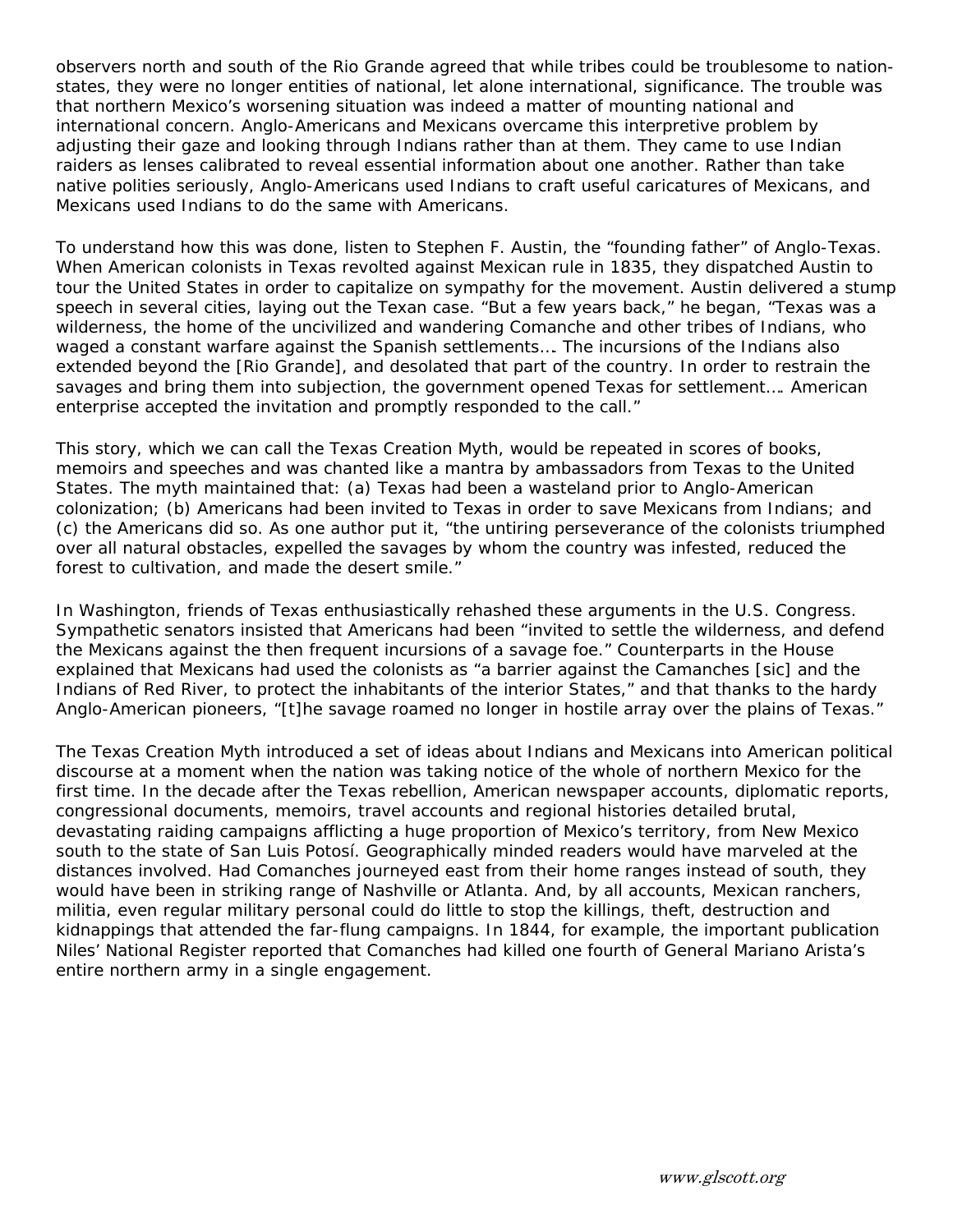

"Uncle Sam scatters the Indians," 1850. (Image from Getty Images.)

When Comanches had to face Americans, in contrast, they appeared "timid and cowardly." So it was, another author insisted, that Comanches chose to attack Mexicans, a degraded, mongrel people, "an enemy more cowardly than themselves, and who has been long accustomed to permit them to ravage the country with impunity." Here then, as in talk about Texas, American discourse about northern Mexico made Indians into the great signifiers of, rather than the reasons for, Mexico's failures. Like Texas prior to colonization, northern Mexico was in tatters not because Indians were strong but because Mexicans were weak. And, as with the Texas Creation Myth, stories about Indian raids from across the north rhetorically invalidated Mexico's claim to the land, only on a much larger scale.

Meanwhile, Mexicans themselves talked urgently about Indian raiding in the 1830s and 1840s. Their conversation was marked above all by division between northerners and national leaders in the center of the Republic. Northern editors, community groups and officials frequently styled raiders as psychotic animals killing just to kill. Nonetheless, they insisted that los salvajes posed a national threat and implored their superiors in Mexico City for help fighting the "eminently national war" against them. Mexico's leaders thought northern rhetoric backward and sensationalistic; they often took a more paternalistic view and looked forward to the day when Apaches and Comanches would become Catholic, civilized Mexicans. Distracted by rebellions, budgetary and economic crises, coups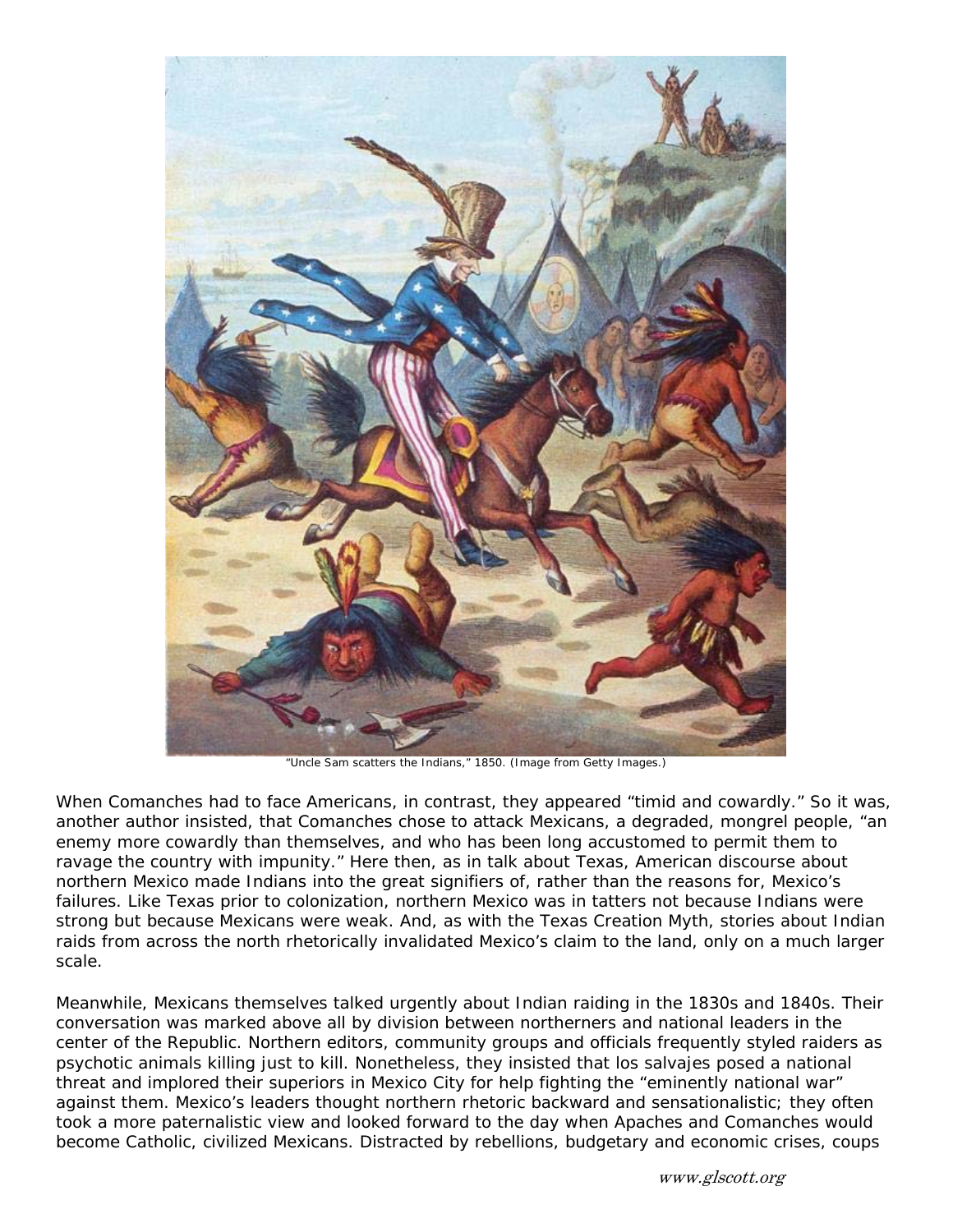and skirmishes with foreign powers, national leaders more or less ignored Indian raiding, treating it more like localized crime than a national war. "Indians don't unmake presidents," as one defense minister candidly put it.

Despite their differences, northerners and national officials had something in common with each other and with observers in the United States: they seemed incapable of taking independent Indians seriously as coherent political communities. Indian raiders were either disorganized, bloodthirsty predators or pitiful, wayward children. To maintain these views, Mexicans had to ignore masses of evidence that Indians were able to organize themselves to an astonishing degree in the pursuit of shared goals.

So Mexicans found themselves in a conceptual bind. But there was a way out. By the early 1840s, northern commentators began suggesting that Texans, and even Americans, might somehow be behind Indian raids. This idea developed unevenly at first, but then two things happened in 1844 that gave it irresistible explanatory power both in the North and in Mexico City. First, in the spring of that year, the Tyler administration in Washington asked the Senate to approve a treaty for the annexation of Texas. Low-level and mostly indirect tension with the United States suddenly became intense and direct. Second, after a relatively quiet 1843, the entire North experienced a huge expansion in the scope and violence of Indian raiding. The timing and severity of these attacks fueled speculation that Americans were involved, and small but significant details deepened these suspicions. In October 1844, for example, in the aftermath of a bloody battle with Comanches, Mexican forces discovered that some of the dead raiders had U.S. presidential peace medals around their necks. Other encounters elsewhere in the North also seemed to confirm the link.

It appeared that Indian raiding suddenly had, in the words of a northern editor, "more advanced objectives than killing and robbing." More and more Mexicans subscribed to the idea of a conspiracy between Americans and Indians as international tensions increased. Soon after James K. Polk assumed the presidency in early 1845, no less a figure than Mexico's minister of war confidently explained to the Mexican Congress that the "hordes of barbarians" were "sent out every time by the usurpers of our territory, in order to desolate the terrain, they desire to occupy without risk and without honor." The minister described an agreement whereby the U.S. provided Indians not only with arms and ammunition but with a political education, with "the necessary instruction they need to understand the power they can wield when united in great masses…." In fact, American provocateurs had little or nothing to do with native policy. However, Comanches obtained the peace medals (if in fact the report was accurate), their leaders had slender connection to American officials and needed no encouragement to raid Mexicans. Still, the claim didn't have to be true to be useful. Mexico had escaped its conceptual bind by looking through Apaches, Navajos and Comanches and seeing Americans on the other side. Mexicans were at last constructing a single national discourse on raiding that could secure unity against Indians and Norte Americanos alike.

But the consensus came too late. Once in power, President Polk tried to pressure Mexico into selling its vast northern territories. When that failed, he ordered General Zachary Taylor to march south of the Nueces River, into territory Mexico considered its own, in hopes that he would either compel a sale or precipitate a land war. He failed in the former but accomplished the latter. In the summer of 1846, Taylor provoked a Mexican reaction and started a war.

The War of a Thousand Deserts influenced the U.S.–Mexican War in two critical ways. First, it facilitated the U.S. conquest and occupation of the Mexican North and, by extension, helped make possible the decisive campaign into central Mexico. As they marched throughout northern Mexico, U.S. troops moved through a shattered, ghostly landscape, literally marching in the footsteps of Apaches and Comanches, to defeat an enemy that had already endured 15 years of war and terror. American officers had a message for these beleaguered people, provided in advance by Polk and the War Department. "It is our wish to see you liberated from despots," General Taylor was to announce,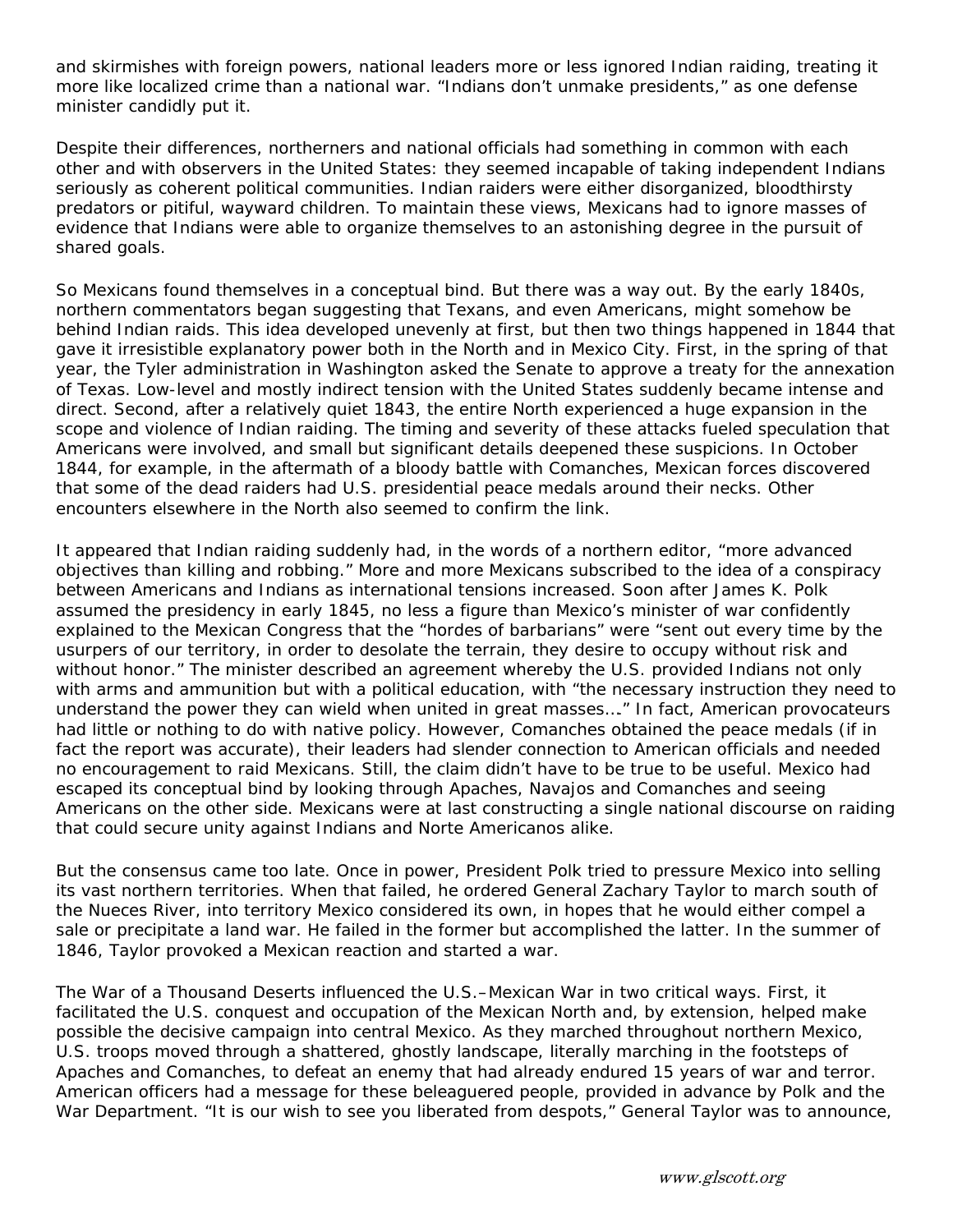"to drive back the savage Cumanches [sic], to prevent the renewal of their assaults, and to compel them to restore to you from captivity your long lost wives and children."



Mexican general Antonio López de Santa Anna. (Painting by Carlos Paris.)

Northerners desperately needed help, because Apaches, Navajos and especially Comanches and Kiowas intensified their raiding activities during the U.S.–Mexican War. The destructive history and ongoing, even worsening reality of raiding seriously compromised northern Mexico's contribution to the war effort. For the most part, Mexican military officials simply exempted northern communities from the draft because of ongoing Indian raids. When Mexico City did ask northerners for help, they rarely got it. In 1847, for example, when General Antonio López de Santa Anna was raising an army to confront Zachary Taylor, he planned on drawing about a fifth of his troops from the states of Chihuahua, Durango and Zacatecas. All three states were coping with Apache and Comanche raiders, and all three refused to send Santa Anna any men. In February of that year, in his best chance to reverse the dynamic of the war, Santa Anna lost the Battle of Buena Vista by the narrowest of margins.

Just as importantly, raids discouraged northern Mexicans from leaving their families and joining insurgents fighting the American occupation. A knowledgeable observer estimated that northern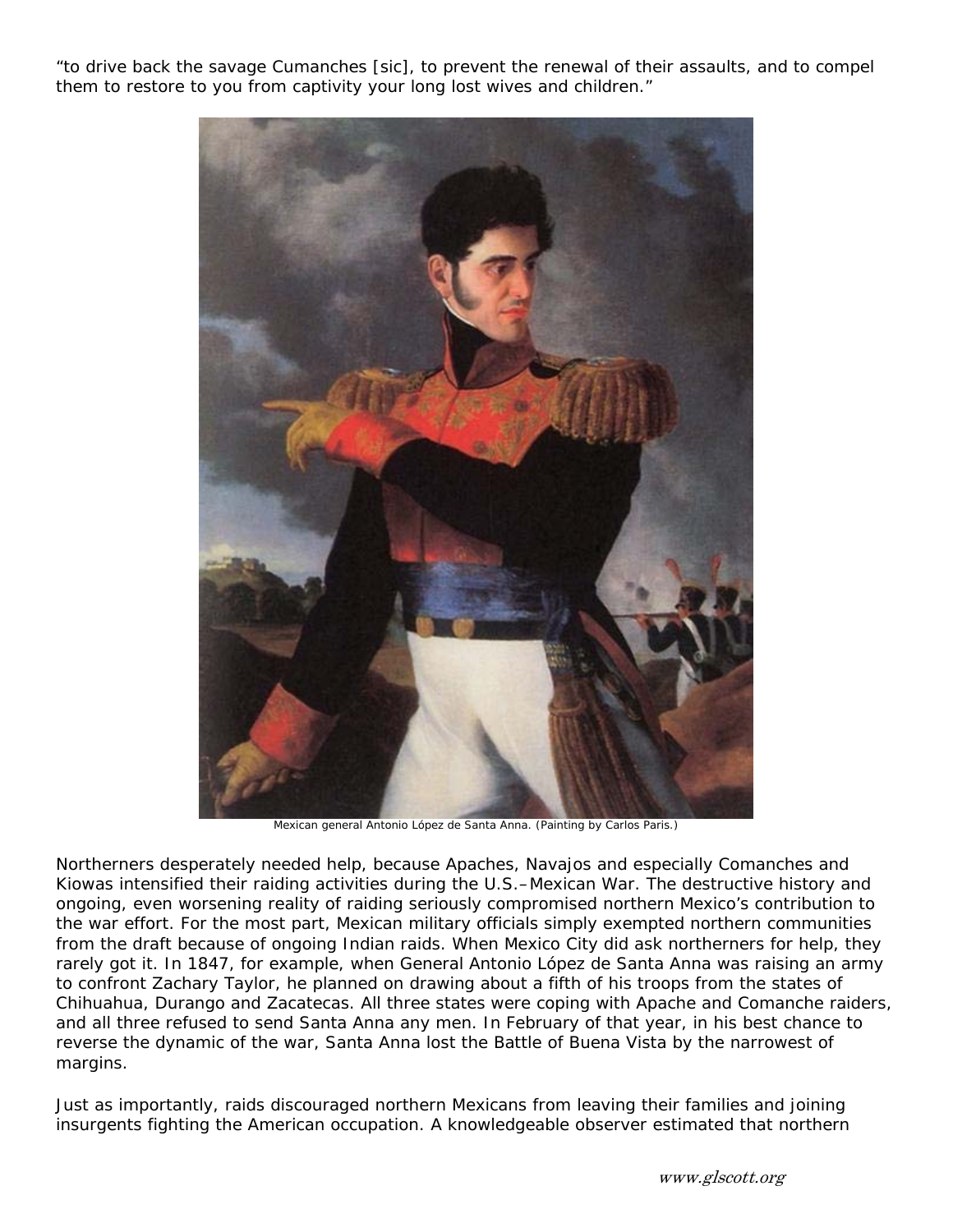Mexico should have been able to produce 100,000 men to wage irregular warfare against American troops. Such an insurgency could have made the American occupation unworkable as well as making the later campaign into central Mexico a practical and political impossibility. But no such insurgency materialized. General José Urrea, a key northern guerrilla leader, attracted fewer than a thousand men, and his movement never became more than a nuisance to the occupation. Impoverished and embittered by Indian raiding, northern men understandably felt reluctant to leave their families and property undefended against Indians in order to help a government that had done so little to help them.

The second way that the War of a Thousand Deserts shaped the U.S.–Mexican War was that it allowed American leaders to style the dismemberment of Mexico as an act of salvation. By the time senators began talking seriously about how much territory to demand from Mexico, expansionists could draw on more than a decade

of observations to describe a Mexican North empty of meaningful Mexican history and, by all appearances, increasingly empty of Mexicans themselves. "The Mexican people [are] now receding before the Indian," a Virginian senator observed, "and this affords a new argument in favor of our occupation of the territory, which would otherwise fall into the occupation of the savage." The crucial twin to this idea was that Americans would do what Mexicans could not: defeat the Indians and make the vast desert that was northern Mexico smile with improvement and industry. President Polk himself made this case before Congress in 1847, when he defended the notion of annexing more than a million acres of Mexican territory. The cession would improve life for Mexicans north of the line, Polk insisted, but, more importantly, "it would be a blessing to all the northern states to have their citizens protected against [the Indians] by the power of the United States. At this moment many Mexicans, principally females and children, are in captivity among them," the president continued. "If New Mexico were held and governed by the United States, we could effectually prevent these tribes from committing such outrages, and compel them to release these captives, and restore them to their families and friends." One might dismiss this as tiresome, insincere rhetoric, but I think Polk believed what he said about Mexico's plight and his nation's ability to end it, and that most of his audience in Congress believed these things, too. Indeed, Article 11 of the Treaty of Guadalupe Hidalgo, which ended the war, solemnly bound U.S. authorities both to restrain Indians residing north of the new



Geronimo, 1886. (Photo by A.F. Randall, Wilcox, A.T.)

border from conducting raids in Mexico and to rescue Mexican captives held by Indians.